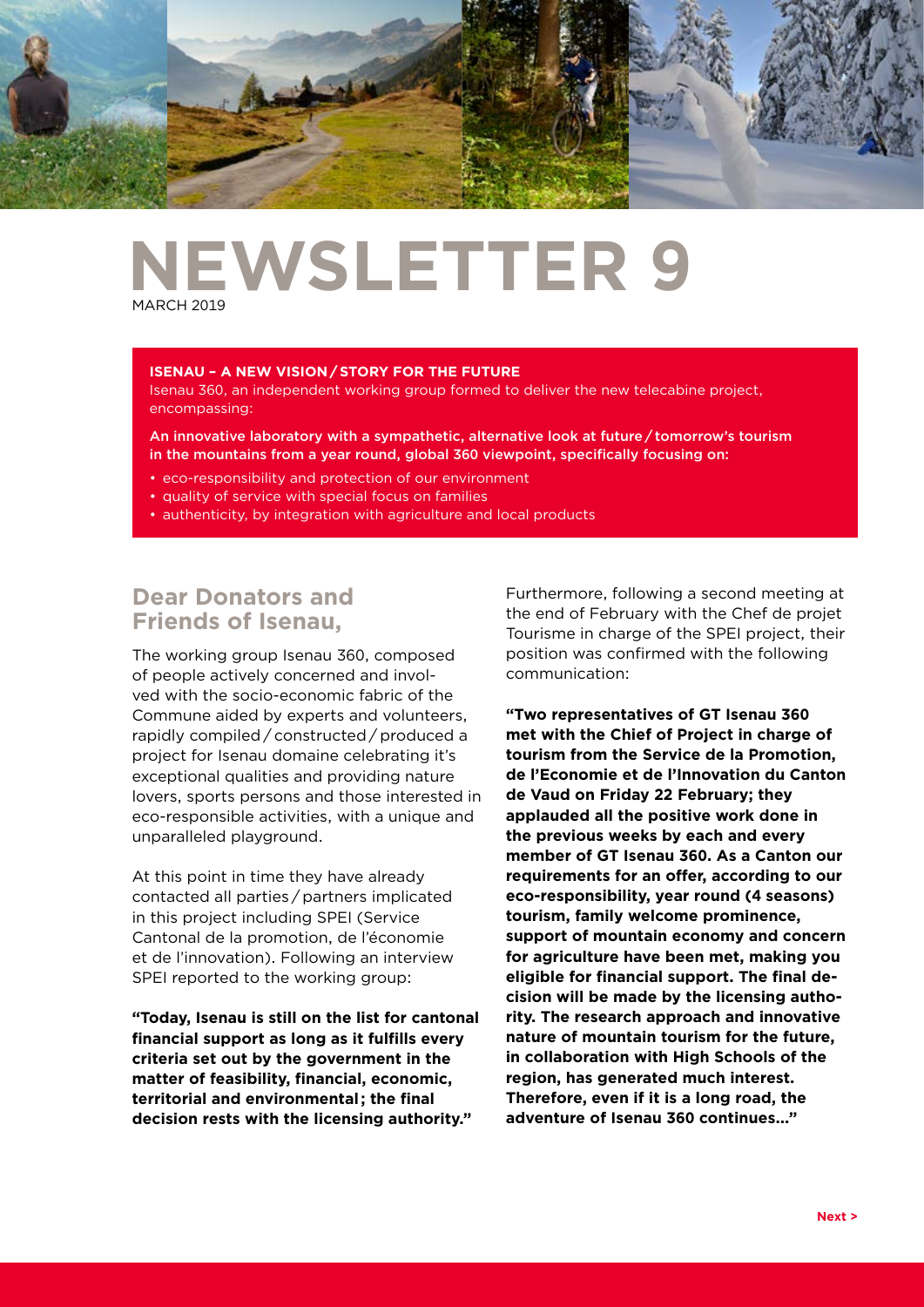At the end of the interviews, he won the support of the very large majority of people met. With regard to the first financial projections, they demonstrate that the chosen model is viable.

## **This is excellent news and gives hope to everyone who has worked and supported a new installation giving access to this little corner of paradise.**

Furthermore, in view of the success of the new domaine "grand-ski" Meilleret-Villars-Gryon, the new development announced for Glacier 3000; the reopening of the family domaine of Isenau with year round offerings, will reposition les Diablerets perfectly within regional tourism to respond to the requirements of clients.

 It remains to convince you, You, our donors, that the project retains its original essence and its greatest chance of success is in the renewal of the telecabine, updating the restaurant and implementing eco-responsible activities.

We say a particular 'thank you' to those whose donations remain in the Foundation Fund, to date 90 %. Your support is warmly appreciated and we will keep you updated with project Isenau 360 as it unfolds.

## **CALENDAR**

A survey concerning finance of the domaine is on-line on the welcome page of the site **www.isenau360.ch**  and we welcome your participation.

### **Public presentation of project 14 April 2019, 6 pm, Maison des Congrès Claude Nicollier.**

PPA (zoning plan): the objections are being reviewed by the court and we are awaiting the outcome.

Fix objective of the working group in agreement with the Foundation: file to be submitted to OFT (Office of Federal Transportation) before the end of the year.

Please take the time to peruse this project which will be available on the internet site **www.isenau360.ch** after the public presentation. Initial financial projections demonstrate this project is viable and we hope your reaction will be as positive as that of the Commune and Chief in charge of tourism in the Canton.